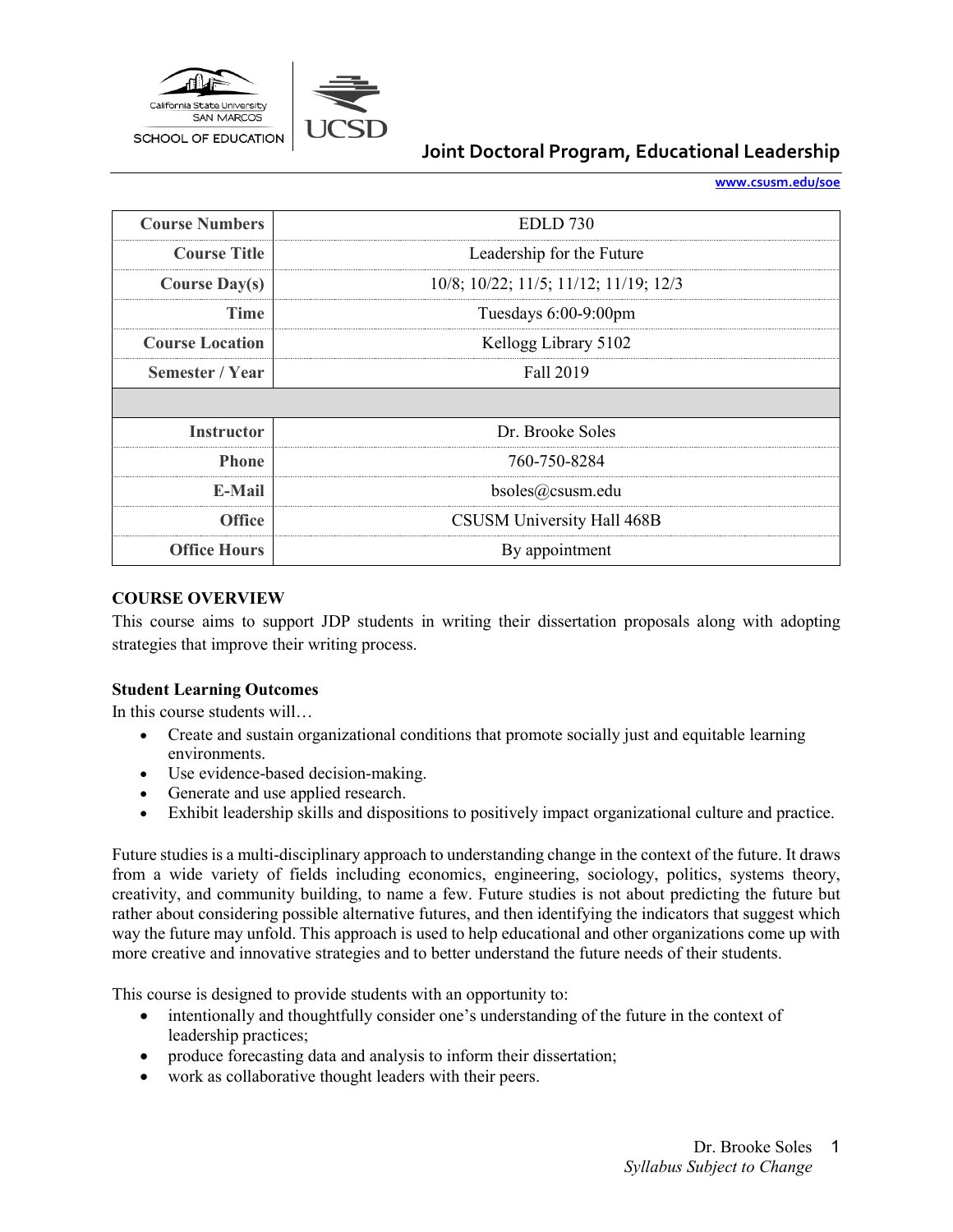

**[www.csusm.edu/soe](http://www.csusm.edu/soe)**

### **CSUSM School of Education Mission**

The mission of the School of Education community is to collaboratively transform education. We:

- Create community through partnerships
- Promote and foster social justice and educational equity
- Advance innovative, student-centered practices
- Inspire reflective teaching and learning
- Conduct purposeful research
- Serve the School, College, University and Community

### **Basic Tenets of CSUSM School of Education Conceptual Framework**

- Student centered education
- Research and theory specific to the program field inform practice
- Connections and links between coursework and application
- Strong engagement between faculty and candidates
- Co-teaching clinical practice
- Culturally responsive pedagogy and socially just outcomes

## **CSUSM School of Education attendance policy**

Students *must* participate in 80% of the course sessions to receive credit for this course. Additional absences may further impact the course grade. If the absence is predictable (e.g. professional obligation), the student should inform the instructor ahead of time. If the absence is unanticipated, the student should initiate contact with the instructor as soon as possible. Notification of an absence does not constitute an excuse.

### **Students with Disabilities Requiring Reasonable Accommodations**

Students with disabilities who require reasonable accommodations must seek approval for services by providing appropriate and recent documentation to the Office of Disability Support Services (DSS). This office is in Craven Hall 4300, contact by phone at (760) 750-4905, or TTY (760) 750-4909. Students authorized by DSS to receive reasonable accommodations should meet with their instructor during office hours. Alternatively, in order to ensure confidentiality, in a more private setting.

### **CSUSM Academic Honesty Policy**

"Students will be expected to adhere to standards of academic honesty and integrity, as outlined in the Student Academic Honesty Policy. All written work and oral assignments must be original work. All ideas/materials that are borrowed from other sources must have appropriate references to the original sources. Any quoted material should give credit to the source and be punctuated with quotation marks. Students are responsible for honest completion of their work including examinations. There will be no tolerance for infractions. If you believe there has been an infraction by someone in the class, please bring it to the instructor's attention. The instructor reserves the right to discipline any student for academic dishonesty in accordance with the general rules and regulations of the university. Disciplinary action may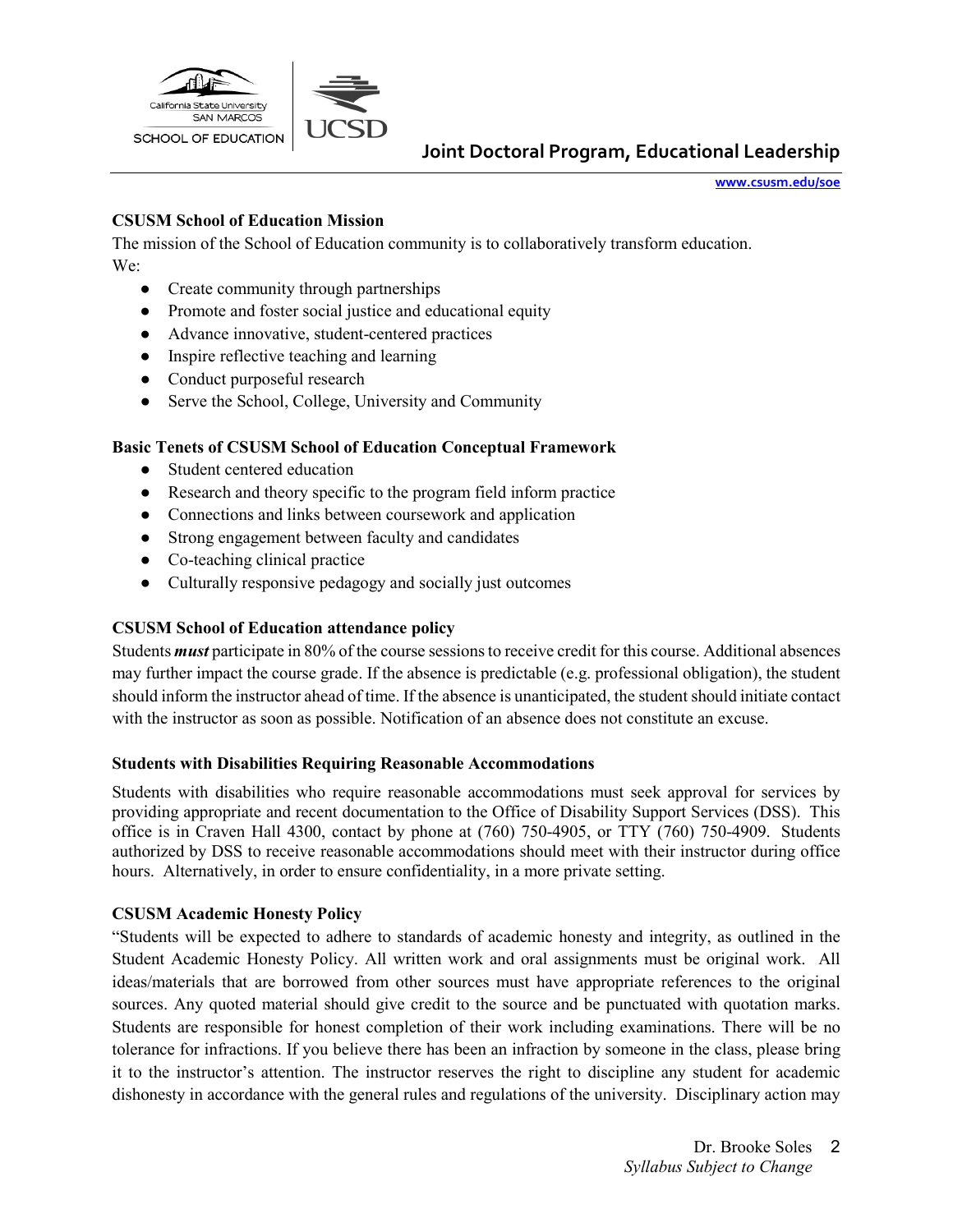

**[www.csusm.edu/soe](http://www.csusm.edu/soe)**

include the lowering of grades and/or the assignment of a failing grade for an exam, assignment, or the class as a whole."

### **OUR LEARNING COMMUNITY**

The following Community Agreements and Teaching/Learning philosophy will serve as the foundational principles by which we relate to each other as we learn together. As a community, we can add specifics to these principles as we need.

### **Community Agreements**

- We speak from our own experience
- We are open to hearing others
- We share air time
- We are willing to have our thinking challenged
- We respect confidentiality
- We share experiences that are issue focused, not necessarily who said it or where
- Each of us participates using a "value added" approach by expanding upon ideas, providing examples, and/or expressing a different perspective.

### **REQUIRED COURSE TEXT**

Belcher, W. (2019). *Writing your journal article in 12 weeks: A guide to academic publishing success* (2nd ed.).

### **COURSE READINGS**

All course readings are provided in Cougar Courses.

### **COURSE REQUIREMENTS**

- **1. Face-to-Face Class Participation (60 points):** Your attendance and active participation during faceto-face meetings are essential to achieving the student learning outcomes for this course. Students are expected to come prepared to write, participate in classroom activities, and engage in meaningful conversations that support the further development of targeted knowledge and skills.
- **2. Pre- and Post-conversations in Cougar Courses (60 points):** Write a pre-conversation by synthesizing reading/listening/watching resources prior to class and post the conversation by Sunday, 11:55pm two days before class. Then, following our class, write a post-conversation by synthesizing conversation and information learned in class by the Sunday following.
- **3. Write and Submit a Journal Article (60 points):** Using our course text, you shall write and submit a journal article using your dissertation proposal as a foundation. Adding to this document, you shall incorporate the future studies literature and resources from this course. The requirement is to submit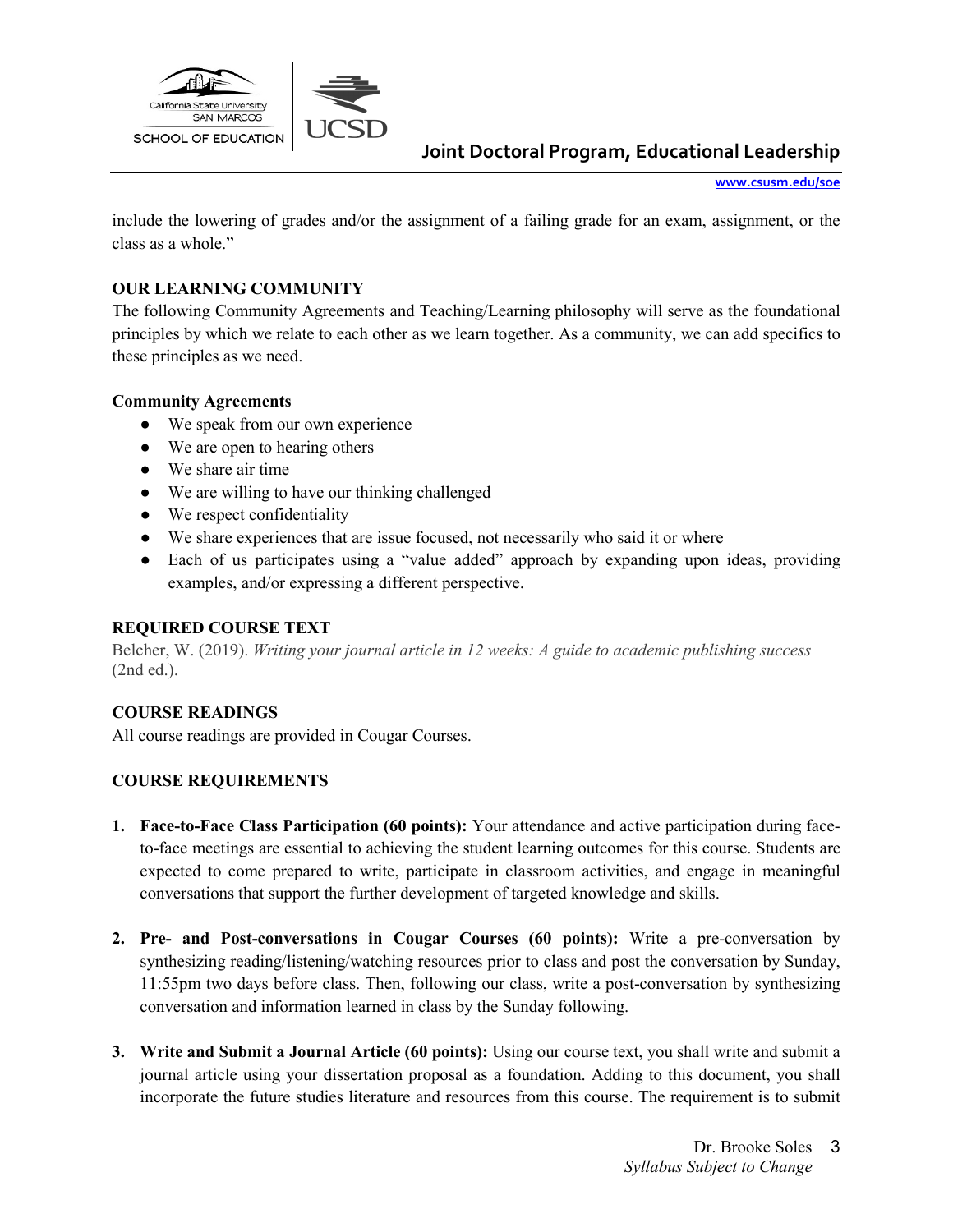

**[www.csusm.edu/soe](http://www.csusm.edu/soe)**

rather than be accepted; however, it is hoped that your article will be published, if not this first submission, upon subsequent revisions beyond the scope of this class.

#### **GRADING STANDARDS**

| $90\% - 93\%$ A- |
|------------------|
| $84\% - 86\%$ B  |
| $77\% - 79\%$ C+ |
| $70\% - 73\%$ C- |
| Below $60\%$ F   |
|                  |

If you are unable to submit an assignment by the due date, it is your responsibility to contact the instructor before the due date. This rubric below represents general guidelines we will use to evaluate your work. As a doctoral candidate it is critical that you communicate your ideas through multiple formats. The written word is a powerful demonstrator of your knowledge, skills and disposition. Therefore, we hold high expectations of your performance and we are committed to providing you with useful and meaningful feedback that will support your learning and continued development as an educational leader.

### **General Evaluation/Feedback Rubric**

| Does not meet standards (B or                                                          | <b>Approaching Standards</b>                                                     | <b>Meets Standards (A)</b>                                                                                                            |
|----------------------------------------------------------------------------------------|----------------------------------------------------------------------------------|---------------------------------------------------------------------------------------------------------------------------------------|
| below)                                                                                 | $(A-/B+)$                                                                        |                                                                                                                                       |
| • Includes some of the required                                                        | · Includes required elements as                                                  | · Includes required elements as                                                                                                       |
| elements as delineated in the                                                          | delineated in the syllabus                                                       | delineated in the syllabus                                                                                                            |
| syllabus                                                                               | • All components of the                                                          | • All components of the assignment                                                                                                    |
| • Some components of the<br>assignment are included                                    | assignment are included                                                          | are included                                                                                                                          |
| • Provides a few concrete details of<br>the information required for the<br>assignment | • Provides concrete details of the<br>information required for the<br>assignment | • Provides concrete details of the<br>information required for the<br>assignment and makes clear<br>connections to class discussions, |
| • Includes personal viewpoints                                                         | • Includes personal viewpoints                                                   | readings and activities                                                                                                               |
| • Organization hard to follow                                                          | • Good organization                                                              | • Insightful commentary using<br>personal viewpoints supported by                                                                     |
| • Many mechanical errors,                                                              | • Has few, if any, mechanical errors<br>including APA format                     | current learning                                                                                                                      |
| including APA format                                                                   |                                                                                  | • Presents clear and logical                                                                                                          |
| • Hard to read                                                                         | $\bullet$ Holds interest – is interesting to<br>read                             | organization of thoughts                                                                                                              |
| • Little sentence/vocabulary variety                                                   | • Some sentence/vocabulary variety                                               | • Has few, if any, mechanical errors<br>including APA format                                                                          |
|                                                                                        |                                                                                  | $\bullet$ Holds interest – is engaging and<br>thought-provoking to the audience                                                       |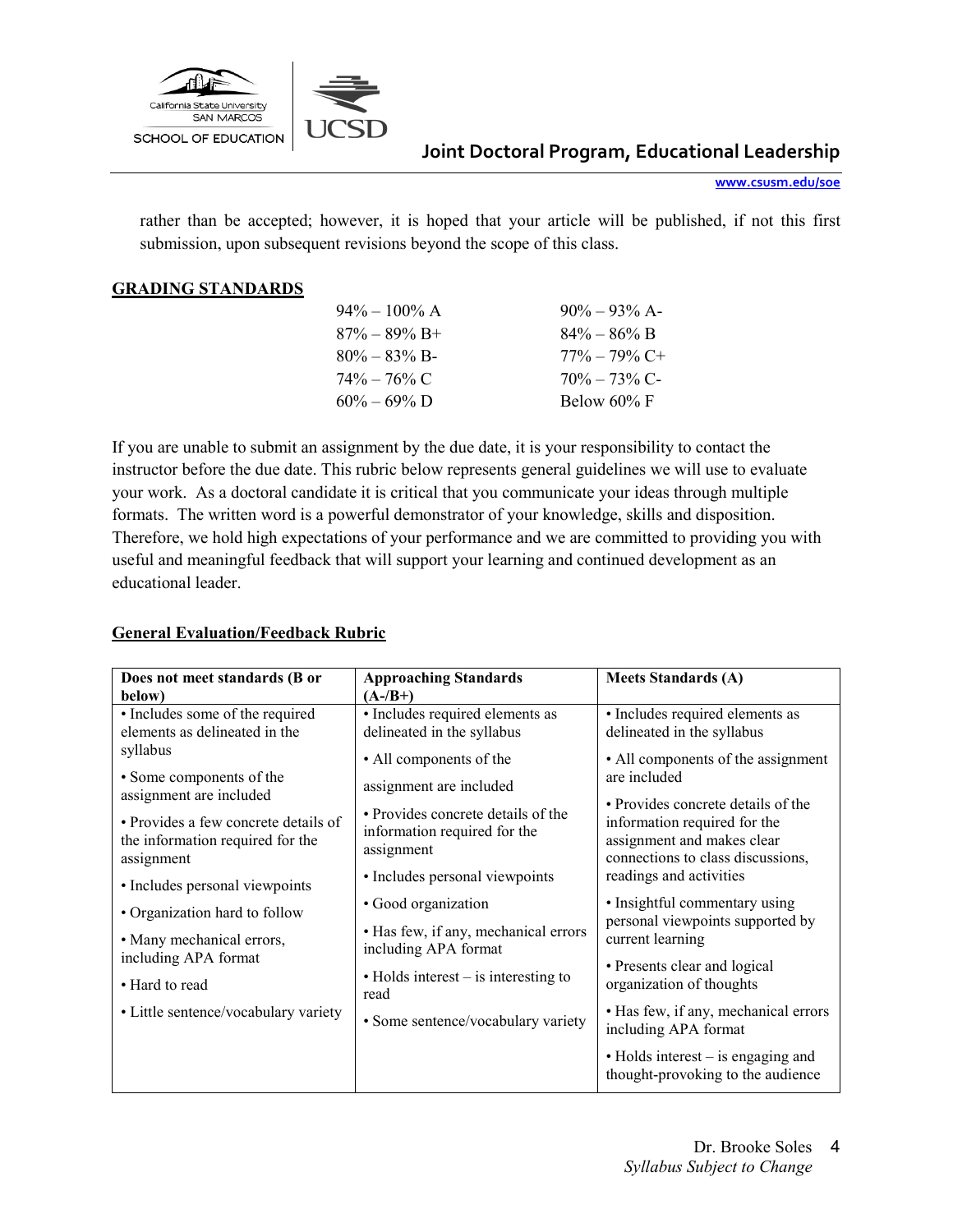

**[www.csusm.edu/soe](http://www.csusm.edu/soe)**

|  | • Uses a sophisticated scholar<br>researcher vocabulary and sentence<br>structure |
|--|-----------------------------------------------------------------------------------|
|  |                                                                                   |

In general, we believe a doctoral student:

- Completes all assignments on time and demonstrates the ability to summarize, analyze, and/or reflect at sophisticated and complex levels.
- Varies sources of information for assignments, demonstrating high degree of effort in pursuing varied perspectives around important educational issues.
- Completes all the reading assignments and develops thoughtful and thorough responses.
- Produces work that reveals a strong commitment to self-discovery and learning.
- Produces work at a highly professional level in terms of both writing and content.
- Develops a high quality presentation, demonstrating significant learning around a contemporary issue.
- Presents confidently and intelligently, demonstrating effective teaching skills.
- Completes assignments in/out of class with a focus on learning and exploration, pushing him/herself to better understand the profession through quality work.
- Attends every class meeting and is fully engaged during class.
- Pushes him/herself to new understandings by participating in discussions, sharing his/her opinions, and valuing others' perspectives.
- Contributes to the positive environment of the class by respecting all members.

#### **COURSE SCHEDULE**

| <b>Class</b><br><b>Meeting</b> | Date                            | <b>Topic</b>                                                    | <b>Assignments due Sundays by 11:55pm</b>                                                                                           |
|--------------------------------|---------------------------------|-----------------------------------------------------------------|-------------------------------------------------------------------------------------------------------------------------------------|
|                                | Tuesday, October 8<br>$6-9$ pm  | Circle<br>Calling<br>the<br>&<br>Decolonization                 | October 6:<br>-Read/Listen/Watch in CC<br>-Text, Week 1<br>-Pre-conversation<br>October 13:<br>-Text, Week 2<br>-Post-conversation  |
| $\mathbf{2}$                   | Tuesday, October 22<br>$6-9$ pm | $\&$<br>Design,<br>Innovation,<br><b>Educational Technology</b> | October 20:<br>-Read/Listen/Watch in CC<br>-Text, Week 3<br>-Pre-conversation<br>October 27:<br>-Text, Week 4<br>-Post-conversation |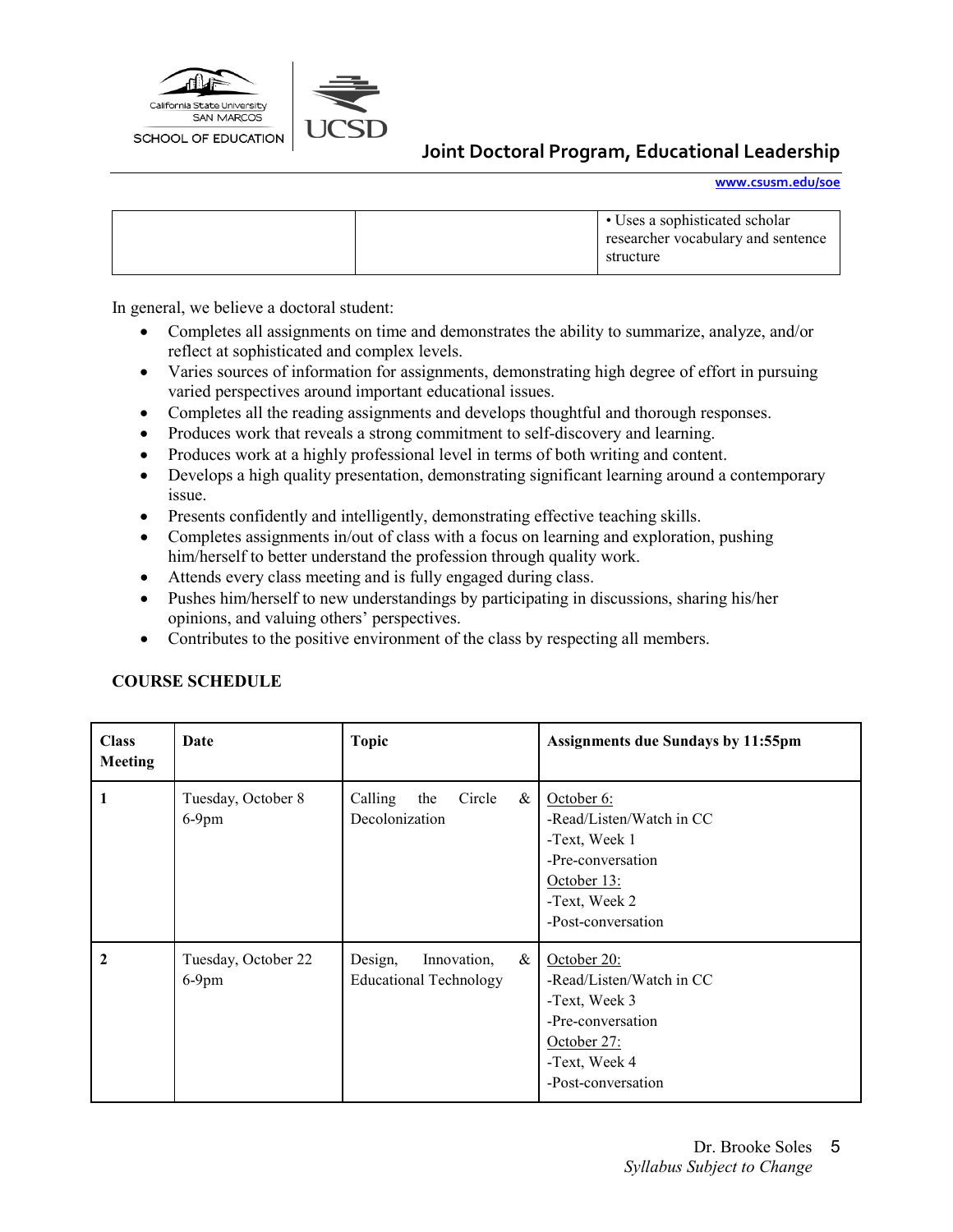

**[www.csusm.edu/soe](http://www.csusm.edu/soe)**

| 3 | Tuesday, November 5<br>$6-9$ pm  | Visioning, Interventions, &<br>Interruptions | November 3:<br>-Read/Listen/Watch in CC<br>-Text, Week 5<br>-Pre-conversation<br>November 10:<br>-Text, Week 6<br>-Post-conversation   |
|---|----------------------------------|----------------------------------------------|----------------------------------------------------------------------------------------------------------------------------------------|
| 4 | Tuesday, November 12<br>$6-9$ pm | Science Fiction & Reality                    | November 10:<br>-Read/Listen/Watch in CC<br>-Text, Week 7<br>-Pre-conversation<br>November 17:<br>-Text, Week 8<br>-Post-conversation  |
| 5 | Tuesday, November 19<br>$6-9$ pm | Play & Risk Analysis                         | November 17:<br>-Read/Listen/Watch in CC<br>-Text, Week 9<br>-Pre-conversation<br>November 24:<br>-Text, Week 10<br>-Post-conversation |
| 6 | Tuesday, December 3<br>$6-9$ pm  | The Henceforward                             | December 1:<br>-Read/Listen/Watch in CC<br>-Text, Week 11<br>-Pre-conversation<br>December 8:<br>-Text, Week 12<br>-Post-conversation  |

### CSUSM, SCHOOL OF EDUCATION MISSION & VISION STATEMENT

*(Adopted by SOE Governance Community, January 2013)*

#### *Vision*

To serve the educational needs of local, regional, and global communities, the School of Education advances innovative practice and leadership by generating, embracing, and promoting equitable and creative solutions.